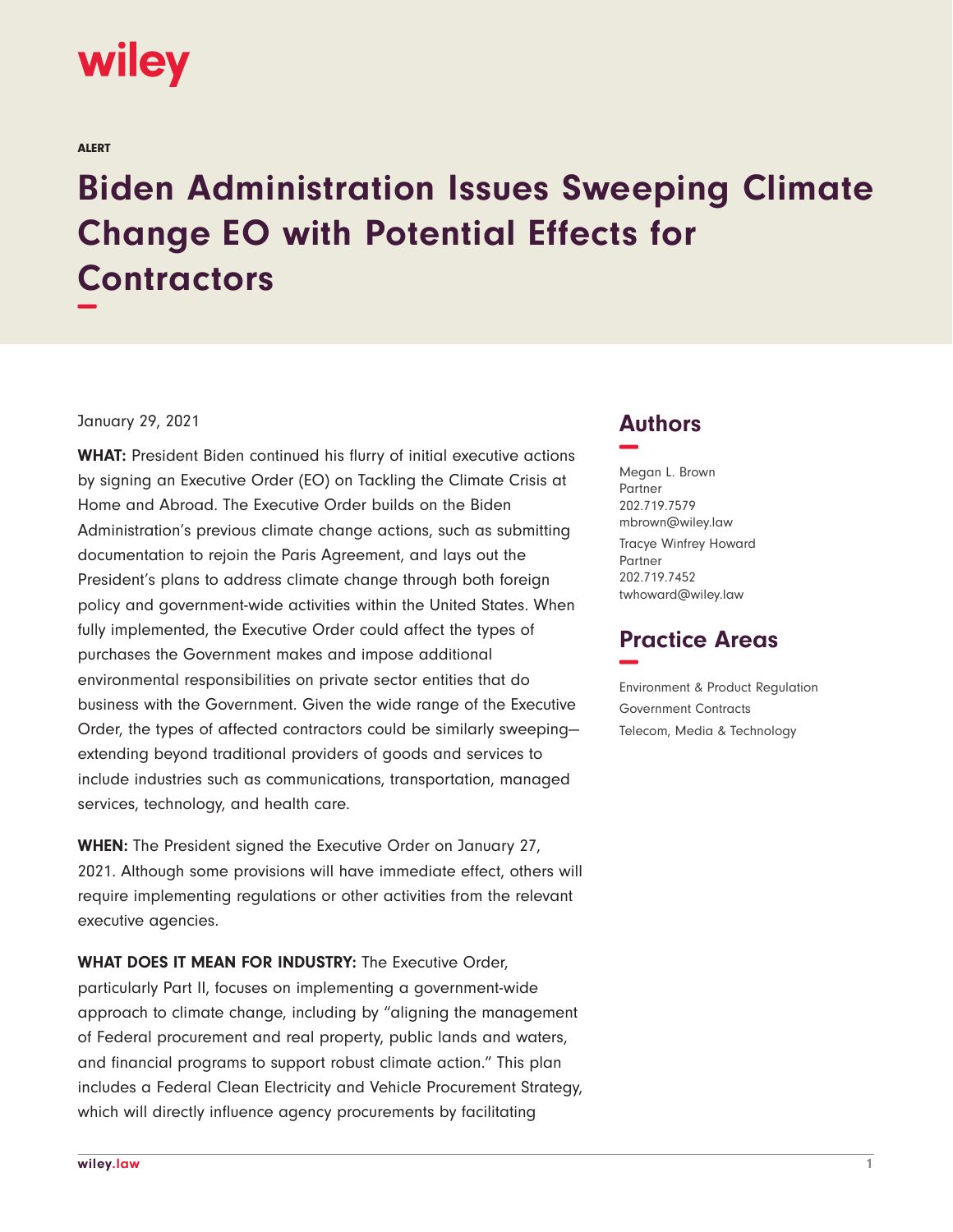procurement of clean and zero-emission vehicles for federal, state and local government fleets, including the U.S. Postal Service. The Executive Order also directs the Council on Environmental Quality (CEQ) to work with the Federal Acquisition Regulatory Council (FAR Council) to develop procurement regulations "to promote increased contractor attention on reduced carbon emission and Federal sustainability." These efforts will incorporate the recent Executive Order expanding Made in America requirements, which we detailed here.

The Executive Order also highlights the Biden Administration's focus on sustainable infrastructure as a means of addressing climate change and spurring economic growth. In that regard, the Executive Order directs the heads of agencies to use federal funding to deploy clean energy technologies and infrastructure, and specifically instructs the Office of Management and Budget (OMB) and CEQ to ensure that federal infrastructure investment reduces climate pollution. Depending on how the Executive Order is implemented, contractors may start to see greater attention to sustainability and pollution control in federal procurements and grant opportunities. Companies may want to review their energy savings programs now to prepare for this potentially changing landscape.

A new White House Office of Domestic Climate Policy, headed by the National Climate Advisor, will oversee and coordinate the government-wide strategy across agencies. In addition, the Executive Order establishes a National Climate Task Force, members of which include the Secretaries of Defense, Transportation, Energy, and Homeland Security, as well as the GSA Administrator. The Task Force is charged with facilitating the organization, planning, and implementation of federal actions to combat climate change, with particular emphasis on the reduction of climate pollution, conservation of lands, waters, and biodiversity, and economic growth. Of note for government contractors, Task Force members are to prioritize action on climate change not only in their policy-making and budget processes, but also in contracting and procurement activities.

Some of the foreign policy initiatives in the Executive Order include participating in and pressing climate issues in international bodies such as the Major Economies Forum on Energy and Climate and the Group of Seven, developing an interagency climate finance plan to assist developing countries in implementing emissions reduction measures and protections for critical ecosystems, directing agencies to develop strategies and implementation plans for integrating climate considerations into their international work, preparing a National Intelligence Estimate on the national and economic security impacts of climate change, and instructing various agencies to regularly assess the security implications of climate change. Although these provisions will not have a direct impact on government procurement activities, agencies' implementation measures could affect contractors in the future.

The Executive Order also reaches beyond climate change and reemphasizes the Biden Administration's commitment to Environmental Justice (EJ). The Executive Order directs all federal agencies to make achieving EJ part of their missions by "developing programs, policies, and activities to address the disproportionately high and adverse human health, environmental, climate-related and other cumulative impacts on disadvantaged communities." In pursuing this policy, the Biden Administration seeks "to secure [EJ] and spur economic opportunity for disadvantaged communities that have been historically marginalized and overburdened by pollution and underinvestment in housing, transportation, water and wastewater infrastructure, and health care." This desire to achieve EJ for disadvantaged communities may lead to